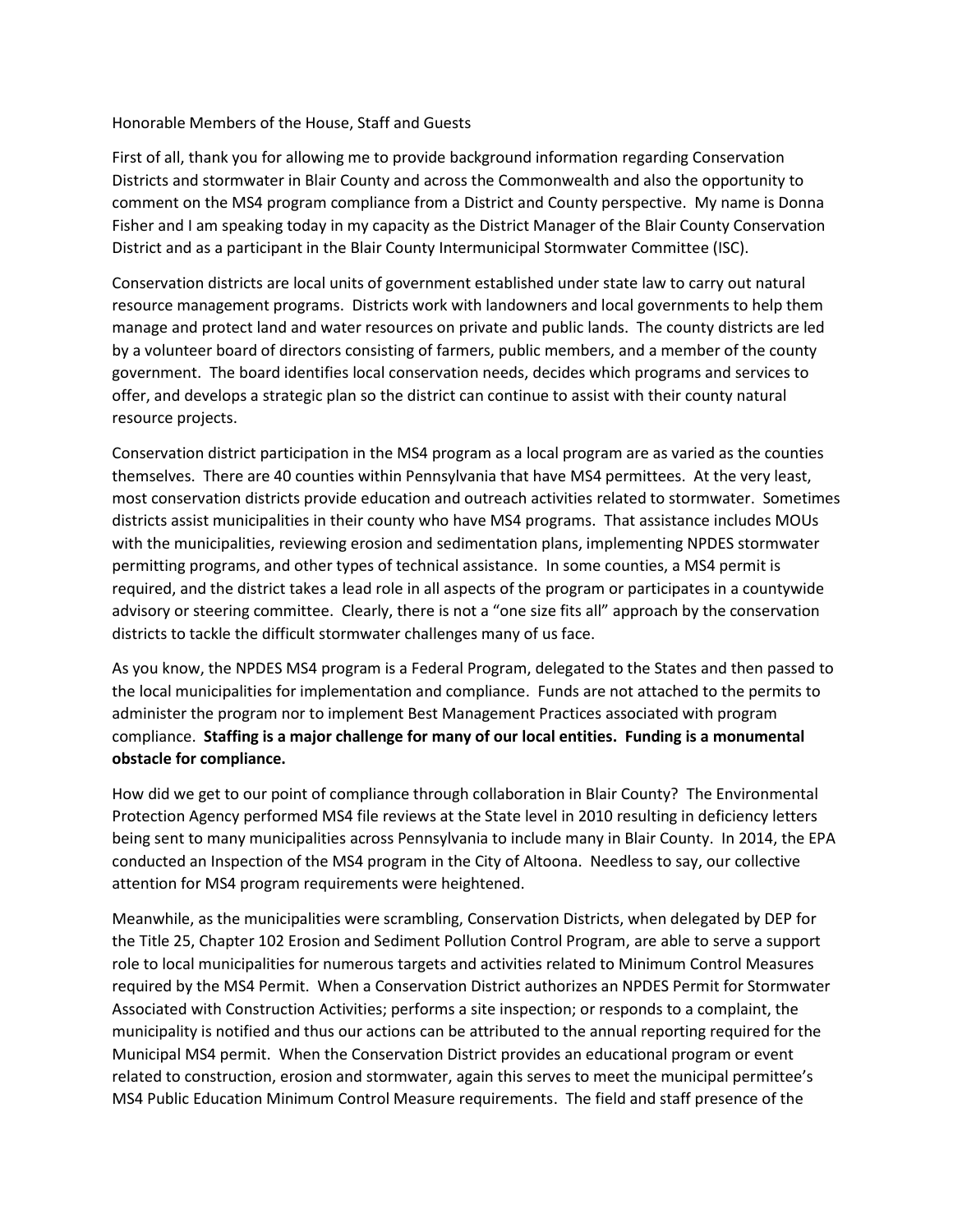individual Conservation Districts often serves an **integral role** related to Municipal MS4 program compliance especially in **rural areas where municipal staff is limited**. It is a great partnership and one that has worked well in Blair County.

Blair County municipalities recognized the need for collaboration related to MS4 compliance starting in 2012 and have steadily worked toward a formalized approach to jointly manage, implement, fund and comply with the Federal Regulations. In Blair County, the municipalities have chosen to continue municipal specific permit applications but have undertaken many of the tasks related to program goals on a regional basis. Regionalization solidified partnerships between municipalities and cooperating agencies.

January 1, 2017 saw the formal creation of the Blair County Intergovernmental Stormwater Committee (ISC) on a 2-year trial basis. A Department of Community and Economic Development, Municipal Assistance Program (MAP) Grant was received to hire Blair County's first Stormwater Coordinator, hosted by the Blair County Conservation District to serve the ISC.

The regional approach has worked in Blair County! However, each Blair County Municipality impacted by the MS4 regulations, has participated in the effort and has expended time, administrative funds and more recently started contributing project funds for permit compliance. Regionalization maximized efficiency for the program in Blair County but it did not eliminate the burden for the individual municipalities. Rural municipalities and small Boroughs can easily become overwhelmed by the enormity of the permit requirements. Larger entities will struggle with the cost to implement Pollution Reduction Projects.

Effective January 1, 2019, the ISC was reauthorized for a 5-year time period through 2023 with all permitted municipalities in the current NPDES MS4 permit cycle participating. The County of Blair received a waiver in the current permit cycle but have continued their participation in the ISC. The current 5-year term agreement stipulates that municipal members will contribute administrative funds, as well as project funds regarding the implementation of the Collaborative Pollution Reduction Plan.

For Blair County's Pollution Reduction Plan (PRP), municipalities are required to reduce a total of 1.4 million pounds of sediment per year by the year 2023. The ISC laid the groundwork for the current 5-year MS4 permit cycle including establishing projects necessary to meet the required sediment reduction of the PRP, prioritizing the potential projects, and formulating a budget to design and construct the proposed projects.

To determine the 5-year term budget to encompass PRP Projects and ISC Administration, a Municipal Percentage Allocation Formula was developed for shared expenses. The Allocation formula was originally developed by the Environmental Finance Center and is based on population, stream length, and impervious surface. The estimated cost of the proposed PRP projects at \$6.9 million and the \$500,000 Administrative Cost was divided on a percentage basis among the municipalities to determine their financial responsibility over the 5-year term. I would draw your attention to the table as part of this testimony listing financial obligations for each Blair County MS4 Municipality, dollars range from \$43,000 to 2.86 million dollars per municipality. It is important to note that currently no Blair County Municipalities have adopted stormwater fees or "rain taxes".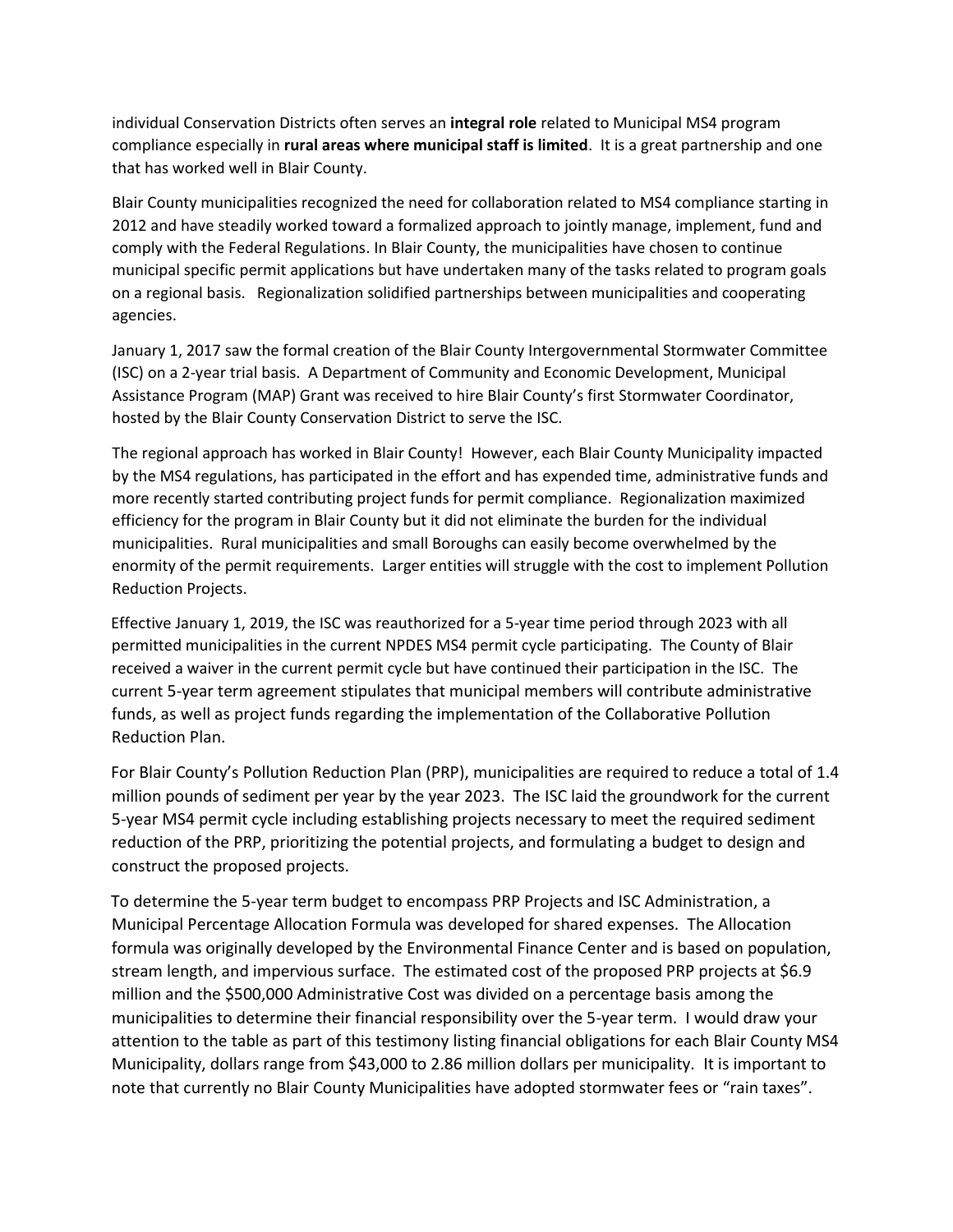Project implementation took off with the current permit cycle and a steady stream of pollution reduction is being accrued on a regional basis in Blair County. Limited grant funding for projects is available and the ISC and the Blair County Conservation District have been very successful in attaining grants and we continue to actively seek funding opportunities. However, no guarantee exists as to whether funding will be obtained or allocated at sufficient levels to fully fund projects. A dedicated source of grant funds for Municipal Stormwater Projects, as referenced in HB2153, could serve to alleviate some of the draw on municipal general fund budgets. It is also important that funds earmarked for Stormwater be "new money", in that simply moving funds from other grant sources to fund a new initiative does not always serve the common good. As a conservation district representative this is of critical importance as we often serve multiple resource concerns within our county.

## **HB 2153 provides \$300 million in federal funds to counties and municipalities to address municipal MS4 compliance. Since some conservation districts assist their local counties and municipalities with MS4 permits, we can support federal funding going toward these activities.**

You have also heard as part of my presentation that the Blair County Conservation District has received funding in the past to facilitate and advance our water quality monitoring efforts. I am a believer in water sampling to determine BMP Implementation success. We have been sampling in Blair County for about 20 years at numerous and varied locations and have meaningful data collected to both establish baselines and to show the benefits of BMP Implementation. I would caution that sampling does require resources, related to both personnel and financial, however, I believe that it can be money well spent.

**HB 2331 allows conservation districts and other entities to conduct water testing and provide the results to DEP showing that communities are compliant with federal EPA water standards. Some conservation districts conduct water quality testing in their county, and it makes sense to allow the test results to be utilized by DEP.**

As a partner to the Blair County ISC, the District understands the obligations set forth for MS4 Communities and the requirements for compliance that need to be achieved by the year 2023 and beyond. We hope that through meetings such as this one today, that the Legislature and the regulatory agencies (DEP and EPA) understand the magnitude of the financial obligations and staff resources required to effectively manage a municipal MS4 Program.

In conclusion, I believe the Blair County Intergovernmental Stormwater Committee will continue to strive towards compliance of the MS4 Program even though the cost for implementation has dramatically increased. Stormwater Pollution is coming to the forefront nationwide and it is only through collaboration that these concerns will be fully addressed.

Thank you for your attention and I would be happy to entertain any questions.